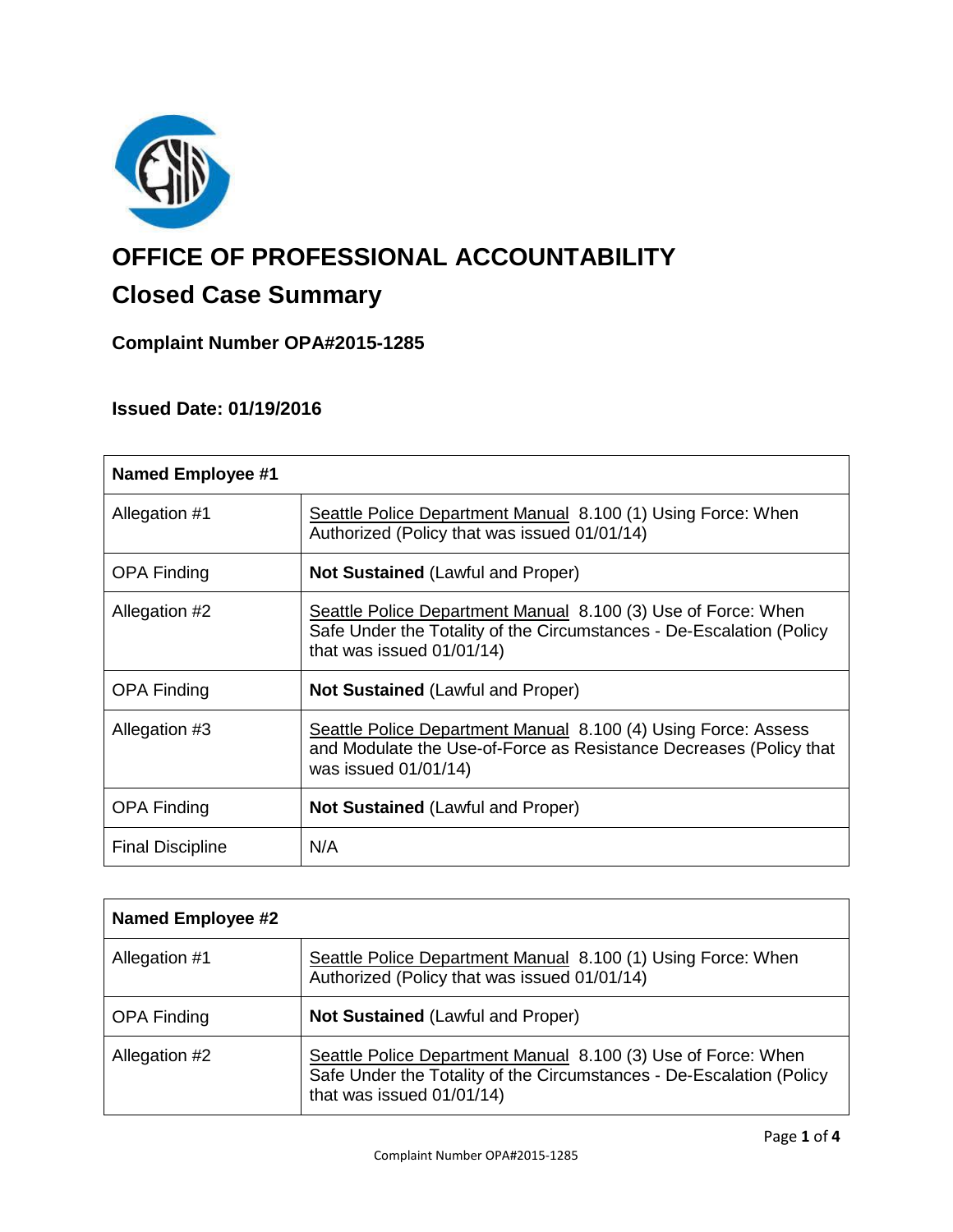| <b>OPA Finding</b>      | Not Sustained (Lawful and Proper)                                                                                                                            |
|-------------------------|--------------------------------------------------------------------------------------------------------------------------------------------------------------|
| Allegation #3           | Seattle Police Department Manual 8.100 (4) Using Force: Assess<br>and Modulate the Use-of-Force as Resistance Decreases (Policy that<br>was issued 01/01/14) |
| <b>OPA Finding</b>      | Not Sustained (Lawful and Proper)                                                                                                                            |
| <b>Final Discipline</b> | N/A                                                                                                                                                          |

| Named Employee #3       |                                                                                                                                                                                               |
|-------------------------|-----------------------------------------------------------------------------------------------------------------------------------------------------------------------------------------------|
| Allegation #1           | Seattle Police Department Manual 5.002 (6) Responsibilities of<br>Employees: Employees Must Otherwise Report Misconduct (Policy<br>that was issued 01/01/15)                                  |
| <b>OPA Finding</b>      | <b>Not Sustained (Lawful and Proper)</b>                                                                                                                                                      |
| Allegation #2           | Seattle Police Department Manual 16.090 In Car Video System 8.<br>Once Recording Has Begun, Employees Shall Not Stop Recording<br>Until Event Has Concluded (Policy that was issued 01/01/15) |
| <b>Final Discipline</b> | N/A                                                                                                                                                                                           |

#### **INCIDENT SYNOPSIS**

The named employees were responding to a 911 call where the caller indicated she heard a gunshot. An officer in the vicinity of a call began to check the area and saw a vehicle speed past his patrol car. That vehicle was driving in the wrong lane and then quickly parked. The officer began to conduct a traffic stop of the vehicle. By this time other officers, including the named employees, began to arrive on scene to assist. As officers attempted to handcuff the driver, he physically pushed them and fled the area on foot. An SPD canine unit was in the area and assisted searching for the suspect. Named employee #1 and #2 reported that they heard over the radio that there was probable cause to arrest the suspect for assault. They found the suspect hiding in a plastic garbage bin. The suspect did not respond to commands to show his hands. The officers were concerned that the suspect may have a weapon. They tried to force him out of the plastic garbage bin but the suspect tried to pull himself back down into the bin. So the officers knocked the bin over in order to pull the suspect out and handcuffed him.

Named employee #3 was the supervisor who screened the incident and interviewed the suspect. The suspect reported that his head was injured. The suspect stated that his hands had been in the air and was not trying to resist the officers. Named employee #3 directed named employees #1 and #2 to complete Use of Force Statements.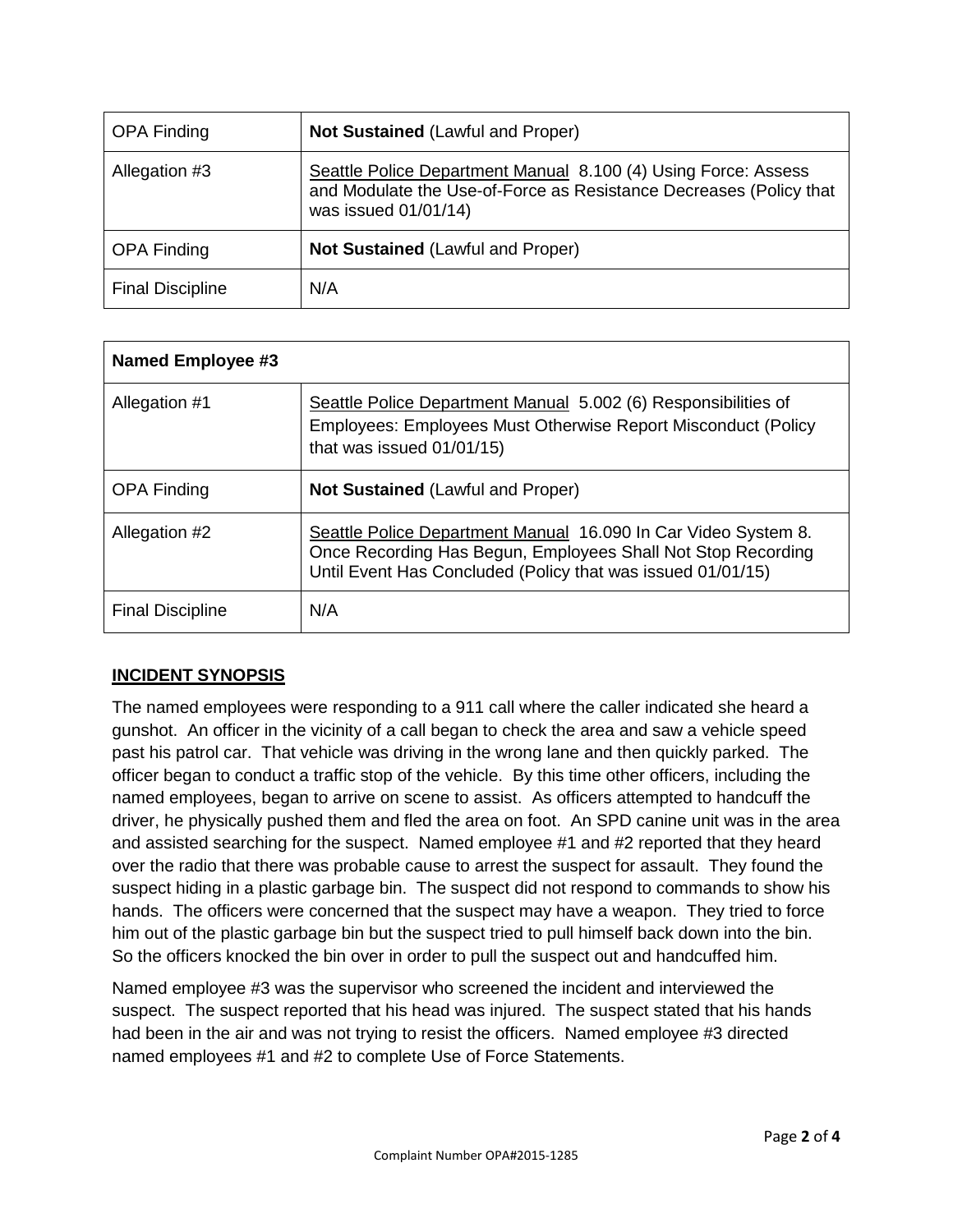#### **COMPLAINT**

The complainant, the Force Review Unit, alleged that the named employees failed to mark their In-Car Video (ICV) for a Use of Force incident.

#### **INVESTIGATION**

The OPA investigation included the following actions:

- 1. Review of the complaint memo
- 2. Review of In-Car Videos (ICV)
- 3. Search for and review of all relevant records and other evidence
- 4. Review of the Force Review Board findings
- 5. Interviews of SPD employees

#### **ANALYSIS AND CONCLUSION**

The OPA investigation showed that given the totality of the circumstances known to named employee #1 and #2 at the time, including but not limited to the physical assault by the subject, his escape from detention, an active warrant for his arrest on a weapons charge, and his failure to show his hands and follow commands, that their use of force was reasonable, necessary and proportional. Based on what named employee #1 and #2 knew, the investigation found that it was not feasible for the named employees to attempt any further de-escalation tactics before using physical force to secure the subject. The subject told the screening Sergeant, named employee #3, that he had his hands up and was following the officers' orders when he was slammed into the ground. The preponderance of the evidence does not support the subject's version of what took place when named employee #1 and #2 found him hiding in the trash container. Instead the evidence supports the conclusion that the subject was not compliant with and was physically resistant to the officers' efforts to security him. Therefore it was reasonable for named employee #1 and #2 to use the force they did until the subject was in handcuffs and had been searched for weapons.

The OPA investigation determined that named employee #3 conducted a thorough interview with the subject as he screened the arrest and the use of force. He attempted to answer the subject's questions and address his concerns about the officers' use of force. There was no attempt on the part of named employee #3 to downplay the subject's concerns about the force and he assured him that the use of force would be thoroughly investigated and reviewed. Named employee #3 provided a good explanation of the force review process and correctly told the subject that the reviewers would review the matter to OPA if they saw any evidence of misconduct. At the same time, a reasonable person could conclude that the subject was, in fact, complaining to named employee #3 about the officers' use of force and wanted it to be investigated. The evidence is clear that the microphone for named employee #3's In-Car Video was muted and the recording of the audio ended prior to the conclusion of the event. There is insufficient evidence to determine whether the microphone was muted intentionally or inadvertently.